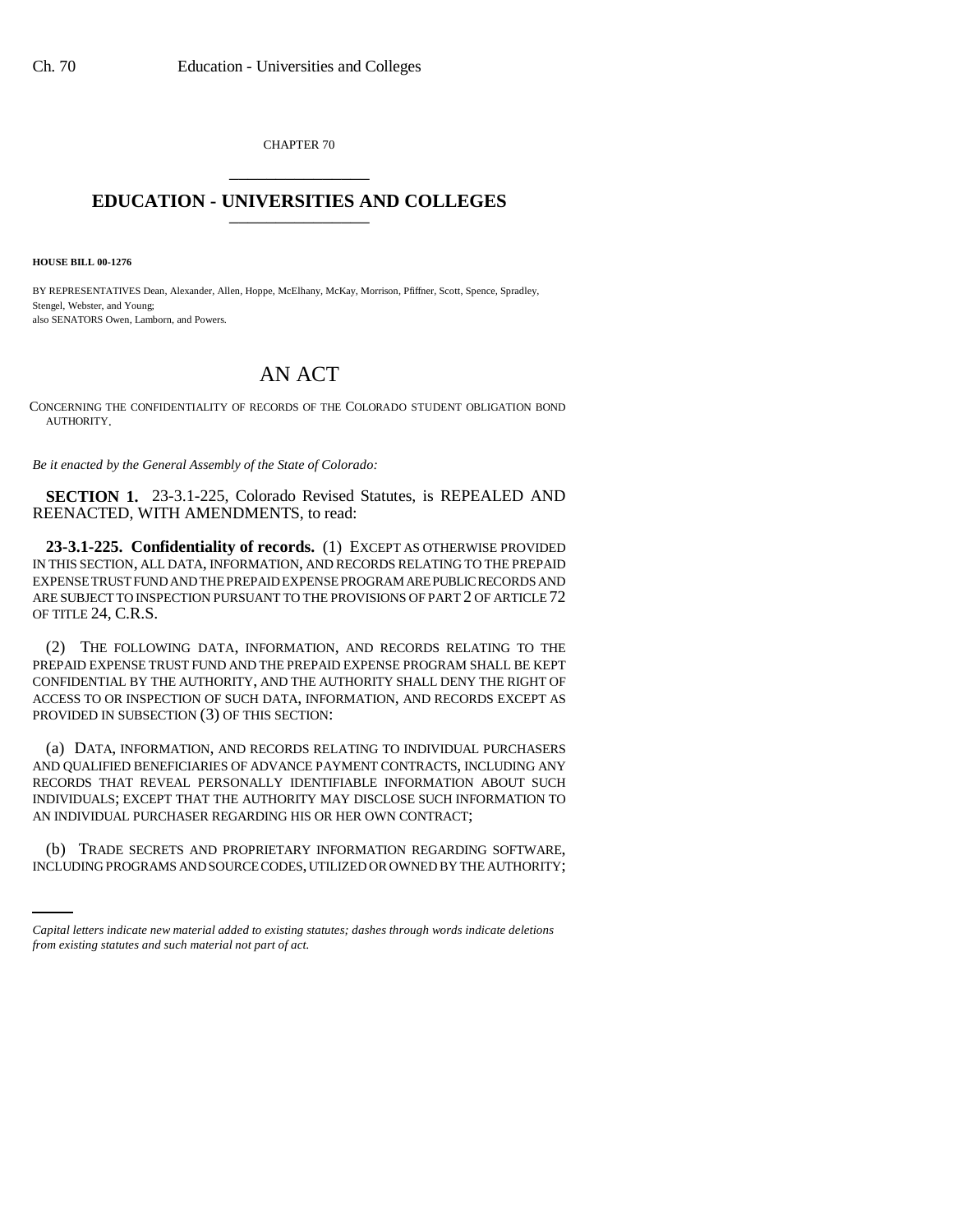AND

(c) MARKETING PLANS AND THE RESULTS OF MARKET SURVEYS CONDUCTED BY THE AUTHORITY.

(3) NOTWITHSTANDING THE PROVISIONS OF SUBSECTION (2) OF THIS SECTION, THE AUTHORITY MAY DISCLOSE AND MAY PROVIDE THE RIGHT OF ACCESS TO OR INSPECTION OF ANY DATA, INFORMATION, OR RECORDS TO AGENTS OR REPRESENTATIVES OF PROFESSIONALS WITH WHOM THE AUTHORITY HAS CONTRACTED AS PROVIDED IN AN ADVANCE PAYMENT CONTRACT OR CONTRACTS, OR TO THE STATE TREASURER, OR TO OTHER THIRD PARTIES IF THE PURCHASER OR PURCHASERS OF THE ADVANCE PAYMENT CONTRACT OR CONTRACTS HAVE CONSENTED IN WRITING TO SUCH DISCLOSURE.

(4) NO CAUSE OF ACTION SHALL ARISE AGAINST A PERSON FOR DISCLOSING CONFIDENTIAL INFORMATION IN VIOLATION OF SUBSECTION (2) OF THIS SECTION UNLESS THE ACT OR OMISSION GIVING RISE TO THE CAUSE OF ACTION WAS INTENTIONAL OR GROSSLY NEGLIGENT.

**SECTION 2.** Article 3.1 of title 23, Colorado Revised Statutes, is amended BY THE ADDITION OF A NEW SECTION to read:

**23-3.1-307.5. Confidentiality of records.** (1) EXCEPT AS OTHERWISE PROVIDED IN THIS SECTION, ALL DATA, INFORMATION, AND RECORDS RELATING TO THE COLLEGE SAVINGS PROGRAM ARE PUBLIC RECORDS AND ARE SUBJECT TO INSPECTION PURSUANT TO THE PROVISIONS OF PART 2 OF ARTICLE 72 OF TITLE 24, C.R.S.

(2) THE FOLLOWING DATA, INFORMATION, AND RECORDS RELATING TO THE COLLEGE SAVINGS PROGRAM SHALL BE KEPT CONFIDENTIAL BY THE AUTHORITY, AND THE AUTHORITY SHALL DENY THE RIGHT OF ACCESS TO OR INSPECTION OF SUCH DATA, INFORMATION, AND RECORDS EXCEPT AS PROVIDED IN SUBSECTION (3) OF THIS SECTION:

(a) DATA, INFORMATION AND RECORDS RELATING TO DESIGNATED BENEFICIARIES AND CONTRIBUTORS TO AN INDIVIDUAL TRUST ACCOUNT OR SAVINGS ACCOUNT INCLUDING ANY RECORDS THAT REVEAL PERSONALLY IDENTIFIABLE INFORMATION ABOUT SUCH INDIVIDUALS; EXCEPT THAT THE AUTHORITY MAY DISCLOSE SUCH INFORMATION TO AN ACCOUNT OWNER REGARDING HIS OR HER OWN ACCOUNT;

(b) TRADE SECRETS AND PROPRIETARY INFORMATION REGARDING SOFTWARE, INCLUDING PROGRAMS AND SOURCE CODES, UTILIZED OR OWNED BY THE AUTHORITY; AND

(c) MARKETING PLANS AND THE RESULTS OF MARKET SURVEYS CONDUCTED BY THE AUTHORITY.

(3) NOTWITHSTANDING THE PROVISIONS OF SUBSECTION (2) OF THIS SECTION, THE AUTHORITY MAY DISCLOSE AND MAY PROVIDE THE RIGHT OF ACCESS TO OR INSPECTION OF ANY DATA, INFORMATION, OR RECORDS TO AGENTS OR REPRESENTATIVES OF PROFESSIONALS WITH WHOM THE AUTHORITY HAS CONTRACTED, OR TO THE STATE TREASURER, OR TO OTHER THIRD PARTIES IF THE ACCOUNT OWNER